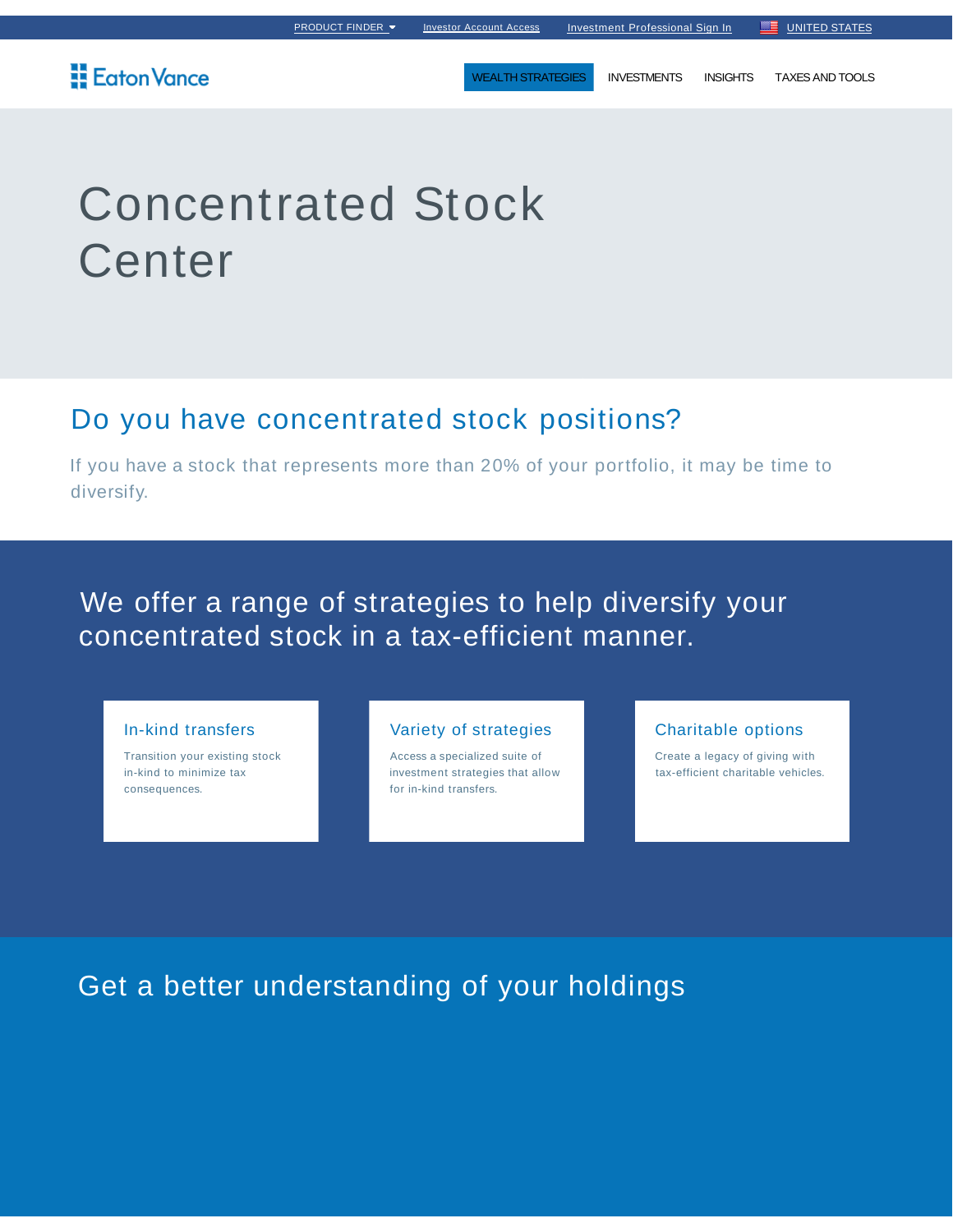## Concentrated stock position calculator

Calculate the total amount of capital gains taxes you would pay if you sold your stock position today.

## Concentrated stock positions: Know the risks

When compared with broad market equity indexes, individual stocks have historically posted higher volatility and lower median performance than the stock market as a whole.

#### **USE THE TO OL**

#### **D O W NLOA D**

# Questions about how Eaton Vance can assist with wealth strategies?

**CONTACT US**

# Explore more Eaton Vance investing strategies

## Tax Management Center

Help investors keep more of what they earn

VISIT TAX MANAGEMENT CENTER

## High-Net-Worth Investing **Center**

Customizable planning for the unique demands that affluence brings

VISIT HNW INVESTING CENTER